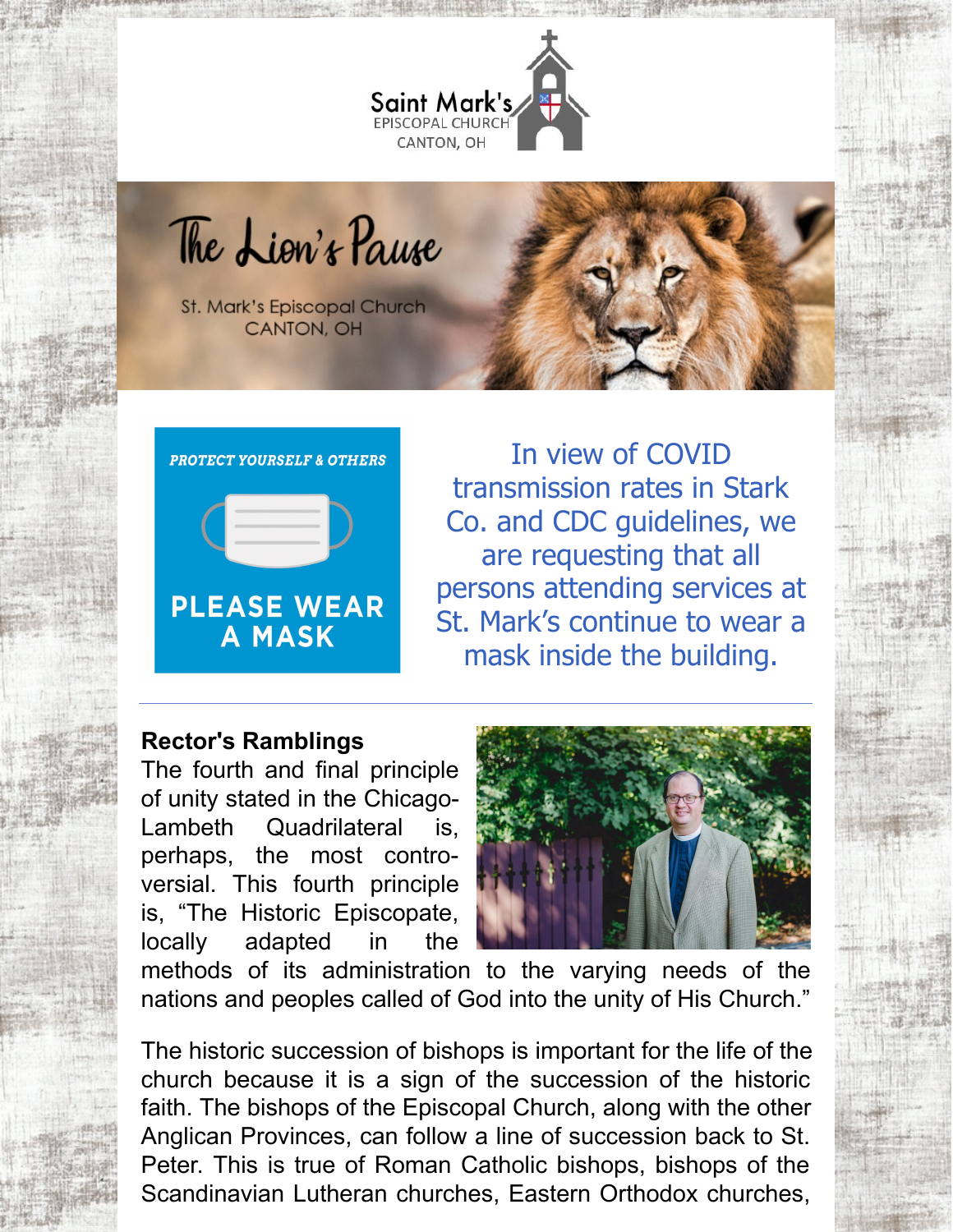and some other denominations. The laying on of hands by bishops to consecrate a new bishop was a sign that the faith would be rightly proclaimed by the new bishop. For that reason, the historic episcopate was a focus of unity in the church.

During the Reformation and the centuries that have followed, there have been those who asserted that what mattered was the succession of the true doctrine, not the succession of a line of bishops. Many Protestant churches did not preserve the historic episcopate. To embrace this fourth principle of unity would require them to change something of their understanding of the nature of the church.

The desire for unity in the church expressed by the Chicago-Lambeth Quadrilateral remains an unfulfilled desire. Many steps have been taken toward fulfilling that desire. At General Convention in 2000, the Episcopal Church and the Evangelical Luther Church in America entered a covenant of full communion. In 2011, the Moravian Church and the Episcopal Church entered into a covenant of full communion.

Although we share communion, each of the churches has maintained its identity and unique contribution to the catholicity of the church. The Quadrilateral provides a framework by which we may seek unity without enforcing uniformity.

**Fr. RJ**



# **Sunday, January 30**

Holy Eucharist at 8 a.m. and 10 a.m. Bible Study at 9 a.m. Sunday School at 10 a.m. **[Lessons](http://lectionarypage.net/YearC_RCL/Epiphany/CEpi4_RCL.html) [Bulletin](https://files.constantcontact.com/32ed7374201/79a369b2-d48f-4d51-bd99-bb1eb272c053.pdf)** Live [Stream](https://www.facebook.com/stmarks.canton)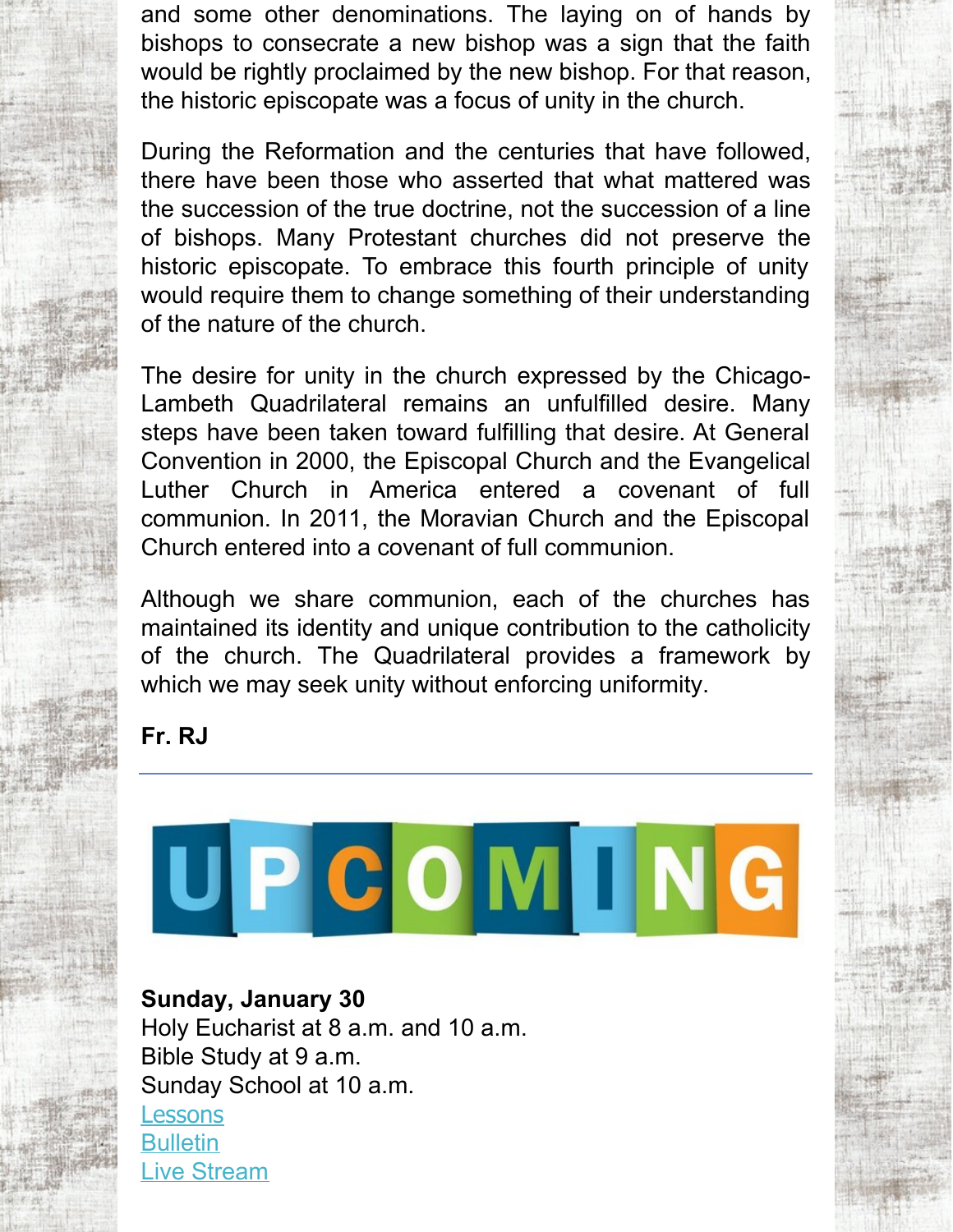**Wednesday, February 2** Evening Prayer, 4 p.m. (Zoom) [Bulletin](https://files.constantcontact.com/32ed7374201/a0204570-0b90-4bd8-aa09-67ef270c30fc.pdf) Join Zoom [Meeting](https://us06web.zoom.us/j/84112908068?pwd=bURTSFhyMEdZN20zblY3WU03V1lpZz09) Vestry, 5:30 p.m.

### **[Designate](https://dohio.org/designate-a-gift-to-your-parish) a Gift to St. Mark's**

**The Diocese has continued to offer easy online giving. To use this, please select "St. Mark's Canton" from the dropdown, and choose either a one-time or**



**recurring gift. We thank you for your continued support.**



### **Bob's Music Notes**

Peabody Conservatory in Baltimore, MD, had some notable graduates: Jessye Norman, operatic diva; Virgil Fox, concert organist; Philip Glass, composer of minimal works; Lillian Smith, author of "Strange Fruit"; Dick Leibert, chief organist of Radio City Music Hall; Andre Watts, concert pianist; Elliott Carter, composer; Dominick Argento, composer; and Barry Tuckwell, horn master.

And a fellow from Canton, OH -- Robert Lear Henke -- was there studying timpani with the percussion master of the Baltimore Symphony, a man who was to play a significant role in my Canton, OH, life. And another person was to play a part; my original piano teacher, Mary Catherine Walker, became executive secretary at the Peabody. I saw her every day I was there.

My piano teacher, Mabel Hammond Thomas, was so thorough. She insisted particularly on scales. I had to play both hands in four octaves major, harmonic minor, pure minor. One could not graduate from the "Prep" without passing an examination devoted entirely to scales, and this was to cause me considerable worry, for Miss Thomas declared I was the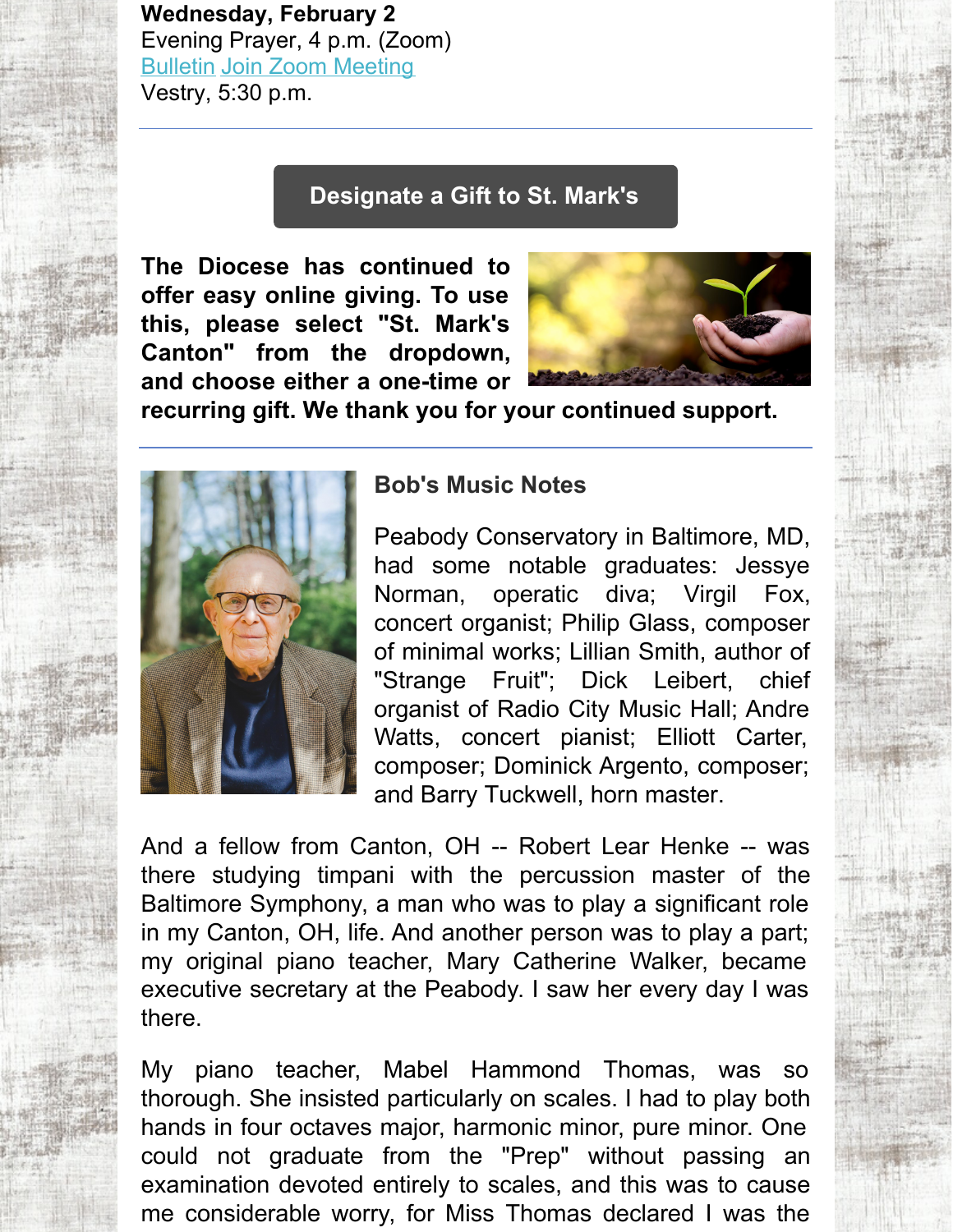worst scale player she had ever taught!

#### **January Birthdays**

 Sara Strattan Livvy Mull John Willoughby Rick Crowl Debbie Shellhammer Tasha Smith Julie Werren Barrie Thorp, Ten Gall

**January Anniversaries** 3 Stew and Jan Hudson 16 Mark and Kim Nadel

### Prayer Concerns

Bert Heiser, Fred Gibbs, Jim Weaver, Jane Schutrum, Ron Hill, Amelia Rowland, Ron Brookes, Jack and Pauline Briggs

Family and Friends: Matt Gagnon (assistant principal at Oakwood Middle School); Addelyn (friend of Judy Hixon); John Fortney (brother of Cindy Brown); Jim Belamy, Stephanie & Pat (friends of Marcia Tirpak); Darlene & Diana (friends of Sue Little); Silvia Batalla (friend of Gene and Sally Little); Yanette Pysher (Vonda Temelkoff's cousin); Shelli Montoni, Sandy Snyder & the Fulton family (friend and relatives of the Rands); Lynnda Hoefler (friends of Sue Little); Sherry & Noah (friends of the Kieslings); Ray Slinger (friend of Bob Morrison); Janet Sheatzley Morgan (Barb Siegfried's sister); Chuck Schuerer & Beth Conley (friends of Cricket Boyd); Carol Jones (daughter of Buck & BJ Jones); Glenn Robert (friend of Beth Crowl); Dr. Angela Peters & family (friend of the Kennedys); Terry L. & Judy Evans (friends of Pam McCarthy); Lesley & Holly (friends of Paulette Frech); Marc Hostetler (brother of Susan Hostetler); Baby David (friend of the Schaubs); Bob Patterson (friend of Diana Cornell); Sullivan & Guzman families & Pastor Marilyn Roman (friends of the Mulls); Johnny Willoughby (grandson of the Willoughbys); Jim Mesko (friend of Jim Weaver).

For those who have died.

For those in the armed forces.